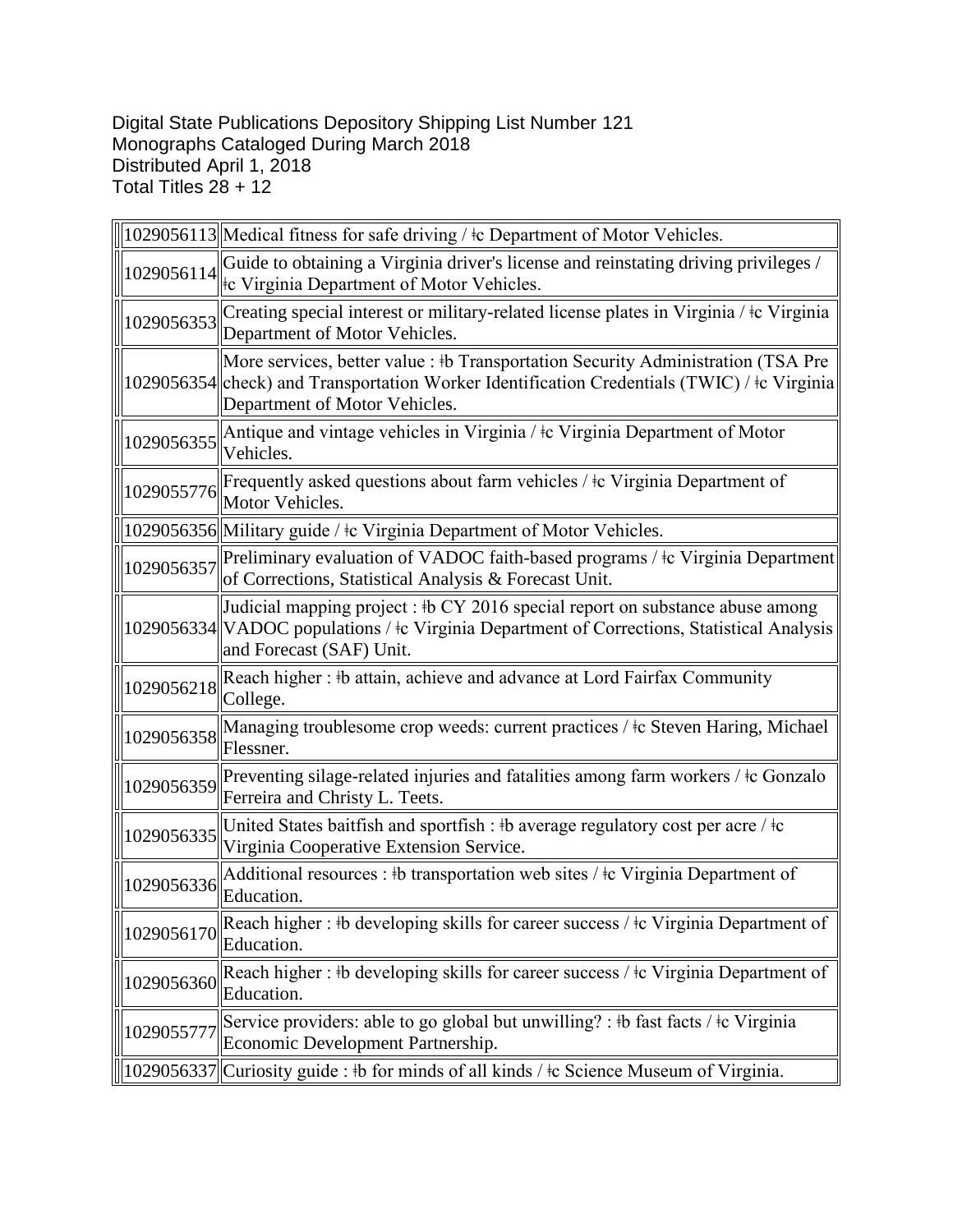| 1029056343 | So you're 18 : #b answers to your questions about your legal rights and<br>responsibilities / ‡c Virginia State Bar.                                                                                                                                                                         |
|------------|----------------------------------------------------------------------------------------------------------------------------------------------------------------------------------------------------------------------------------------------------------------------------------------------|
| 1029056156 | Regulations governing the certification of substance abuse counselors and<br>substance abuse counseling assistants : $\frac{1}{2}$ title of regulations : 18 VAC 115-30-10<br>et seq.: statutory authority: [sections] 54.1-2400 and chapter 35 of title 54.1 of<br>the Code of V            |
| 1029056374 | Regulations governing the practice of professional counseling : #b title of<br>regulations : 18 VAC 115-20-10 et. seq. : statutory authority : [sections] 54.1-<br>2400 and chapter 35 of title 54.1 of the Code of Virginia / $\pm c$ Virginia Board of<br>Counseling.                      |
|            | Regulations governing the practice of dentistry : #b title of regulations : 18 VAC<br>1029056344 60-21-10 et seq.: statutory authority: [section] 54.1-2400 and chapter 27 of title<br>54.1 of the Code of Virginia / ‡c Virginia Board of Dentistry.                                        |
| 1029056300 | Regulations governing the practice of nursing home administrators : $\frac{1}{2}$ title of<br>regulations : 18 VAC 95-20-10 et seq. : statutory authority : [section] $54.1$ -2400<br>and chapter 31 of title 54.1 of the Code of Virginia / $\pm c$ Virginia Board of Long-<br>Term Care Ad |
| 1029056301 | Study of the need to provide options for separate funeral director only and<br>embalmer licenses / ‡c Virginia Department of Health Professions.                                                                                                                                             |
|            | Regulations for nursing education programs : #b title of regulation: 18 VAC 90-<br>1029056375  27-10 et seq.: statutory authority: [section] 54.1-2400 and chapter 30 of title 54.1<br>of the Code of Virginia / ‡c Virginia Board of Nursing.                                               |
| 1029056302 | Regulations governing wholesale distributors, manufacturers, and warehousers :<br>$\#$ b title of regulations : 18 VAC 110-50-10 et seq. : statutory authority : [section]<br>54.1-2400 and chapter 33 and 34 of title 54.1 of the Code of Virginia / $\pm c$ Virginia<br>Board o            |
|            | Regulations governing the practice of psychology : #b title of regulations : 18<br>1029056190 VAC 125-20-10 et seq.: statutory authority: [section] 54.1-2400 and chapter 36<br>of title 54.1 of the Code of Virginia / ‡c Virginia Board of Psychology.                                     |
|            | Regulations governing the practice of physical therapy : $\frac{1}{2}$ to title of regulations : 18<br>1029056381 VAC 112-20-10 et seq.: statutory authority: chapter 34.1 of title 54.1 of the<br>Code of Virginia / ‡c Virginia Department of Health Professions.                          |

|  | Regulations governing the practice of pharmacy : #b title of regulations : 18 VAC<br>$\ $ 1030304264 $\ $ 110-20-10 et seq.: statutory authority : [section] 54.1-2400 and chapter 33 and 34<br>lof title 54.1 of the Code of Virginia.                                                                              |
|--|----------------------------------------------------------------------------------------------------------------------------------------------------------------------------------------------------------------------------------------------------------------------------------------------------------------------|
|  | Regulations for practitioners of the healing arts to sell controlled substances : $\dagger b$<br>$\ $ 1030304265 title of regulations : 18 VAC 110-30-10 et seq. : statutory authority : [section]<br>$\ $ 1030304265 54.1-2400 and chapters 33 and 34 of title 54.1 of the Code of Virginia / $\pm$<br>Virginia Boa |